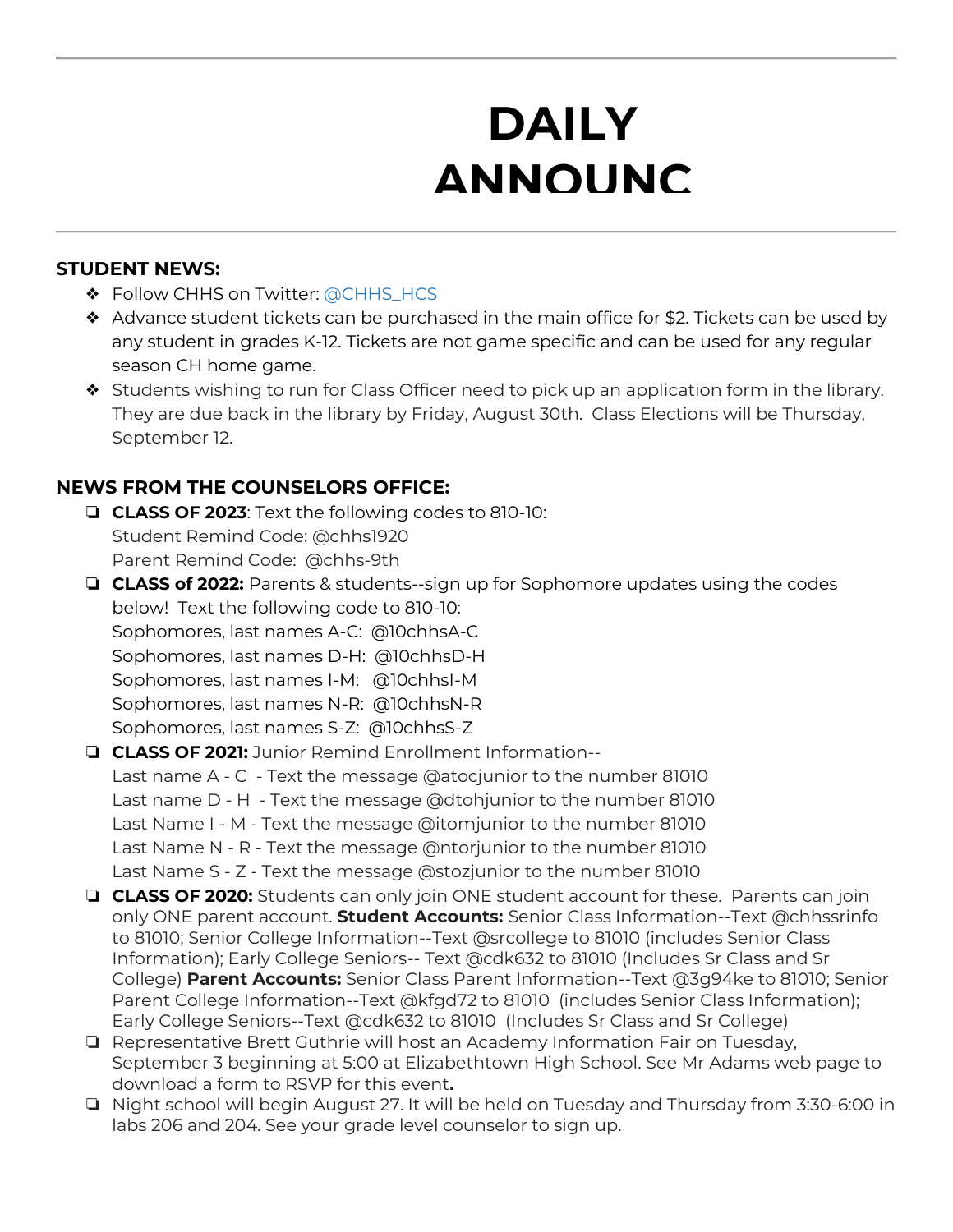# **DAILY ANNOUNC**

**EMENTS AND STRUCK SERVICES** 

#### **UPCOMING EVENTS:**

- August 29: Tux retakes for Seniors
- August 30: Drape retakes for Seniors
- September 2: No School/Holiday
- October 7-11: No School/Fall Break
- October 14: No school for students. PLD for faculty & staff

## **CLUB NEWS:**

- → Anyone interested in joining the German Club should stop by Ms. Higdon's room 311 to pick up club applications and officer applications.
- → The Beta Club will have its first meeting TODAY at the beginning of Power Hour in the big gym. Anyone interested in participating in Beta Club should plan to attend.
- → Any student interested in joining the Technology Student Association Club--1st informational meeting will be Wednesday, August 28th, during the 1st half of PowerHour in Mr. Pike's room (147). If you have any questions stop by Mr. Pike's room.
- → Anyone interested in joining the Game Club, should see Mr. Menendez in Room 129. The first meeting will be TODAY during the second half of Power Hour
- → Any student interested in joining the Spectrum Club should see Mrs. Heuer in Room 408.
- → Anyone interested in joining the Green Team, please see Mrs. Argueta in room 423 during Power Hour. The first meeting will Wednesday (8/28) until 4:15. Students must have a way home at 4:15.
- → Anyone interested in joining Y-Club needs to see Mrs. Meyer with their \$15 dues by August 30th. This will also be the date for our first club meeting.
- → Bruin Art Club: First meeting will be held August 28th during Power Hour, \$15 dues will be expected at that time.
- → Anyone interested in joining Pep Club needs to see Ms. Blair in room 136 with their \$10 dues by August 30th. Please do not come during class to join the club. The first meeting will be TODAY during Power Hour.
- → CHHS Young Democrats--students interested in politics and current affairs are invited to join the Young Dems! See Mr. Mudd in room 306 or Ms. Tabb in the guidance office for more information or to pay club dues, which are \$10 this year. The first meeting will be August 27 in Room 306 the 1st half of Power Hour.

### **SPORTS NEWS:**

- ★ Follow us on Twitter for sports action! **[@](https://twitter.com/chhsbruinathl)**[chhsbruinathl](https://twitter.com/chhsbruinathl)
- $\star$  Congratulations to the Boys Soccer for a 3-2 win over North Hardin last night.
- ★ Congratulations to Lady Bruin Volleyball on defeating Bardstown 3-0 last night.